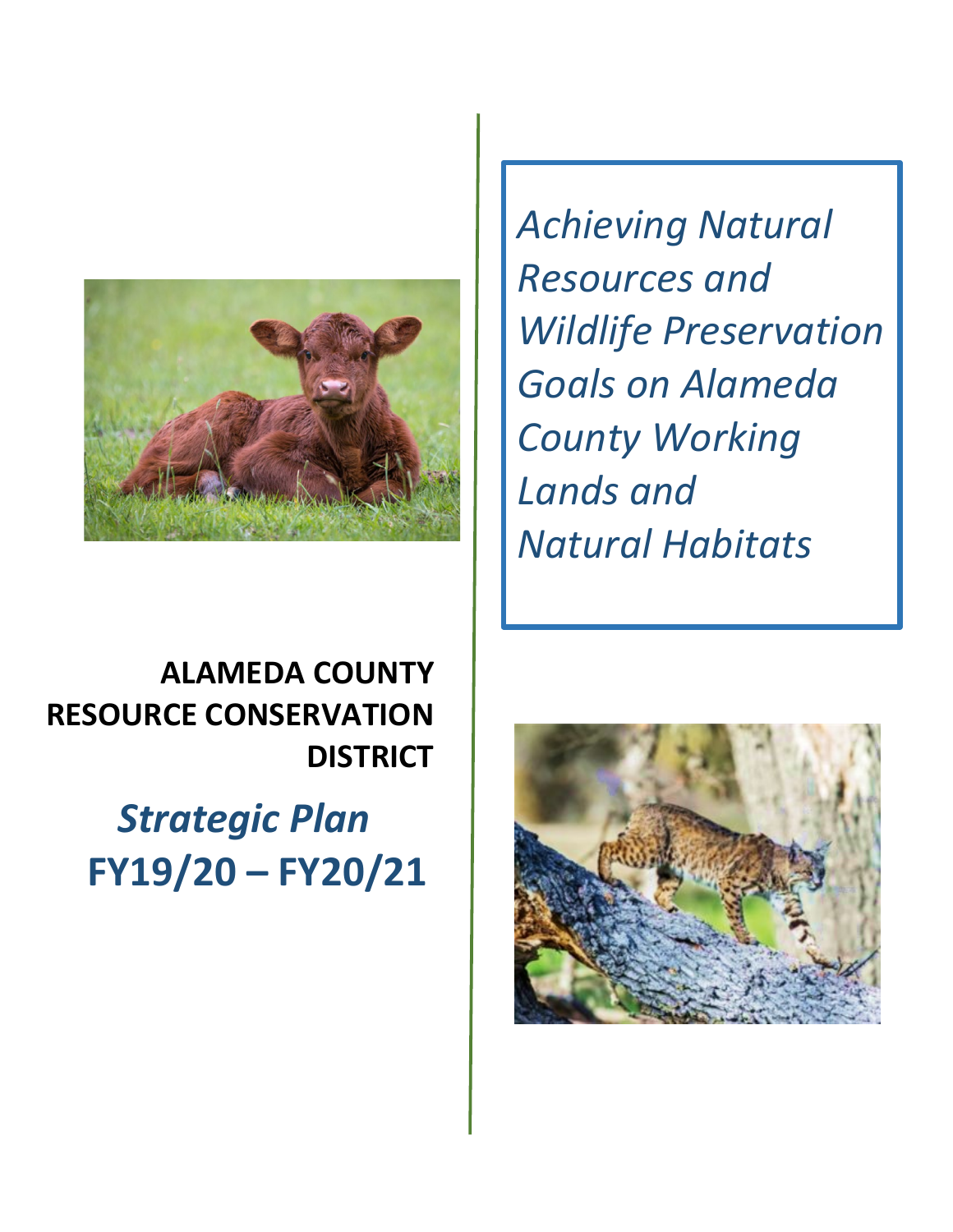# **GOALS & OBJECTIVES**

## *A. Protect and Enhance Alameda County Working Lands*

#### **1) Provide conservation, preservation, and land stewardship services.**

- a) Develop and promote habitat enhancement and management programs.
	- i) Seek out grants to support ongoing habitat enhancement and management programs. (1) See Wildlife Conservation Board [WCB] opportunities. Ongoing.
	- ii) Coordinate with experts about the needs of local habitats and species. Develop related projects as feasible. Ongoing.
- **2) Coordinate with landowners, ranchers, vineyard operators, and farmers regarding resource issues and needs to provide planning and technical assistance, and to foster new relationships.**
	- a) Identify projects that are eligible for Natural Resources Conservation Service (NRCS) Farm Bill Programs to concurrently benefit natural resources and support agricultural producers. Ongoing.
	- b) Conduct and measure the effectiveness of NRCS additional outreach to support voluntary restoration projects for ranchers and farmers (e.g., Environmental Quality Incentives Program [EQIP] through NRCS and Voluntary Local Program [VLP] through Alameda County Resource Conservation District [ACRCD]).
- **3) Research and support programs that provide financial and other incentives to land managers and landowners.**
	- a) ACRCD received a National Association of Conservation Districts (NACD) grant to strengthen partnership with University of California Cooperative Extension (UCCE) and NRCS and to enhance our ability to provide technical assistance and training to urban farmers in Alameda County. Hired two urban ag technical assistance experts. FY19/20
	- b) Began collaborating with StopWaste on their urban farm compost technical assistance program. New Healthy Soils Program Technical Assistance (HSP TA) Grant will enable ACRCD to continue this work. FY19/20, FY20/21

#### **4) Ponds restoration**

- a) Seek opportunities to advance Voluntary Local Programs in coordination with NRCS. Ongoing.
	- i) Monitor success of restorations on sensitive species. FY20/21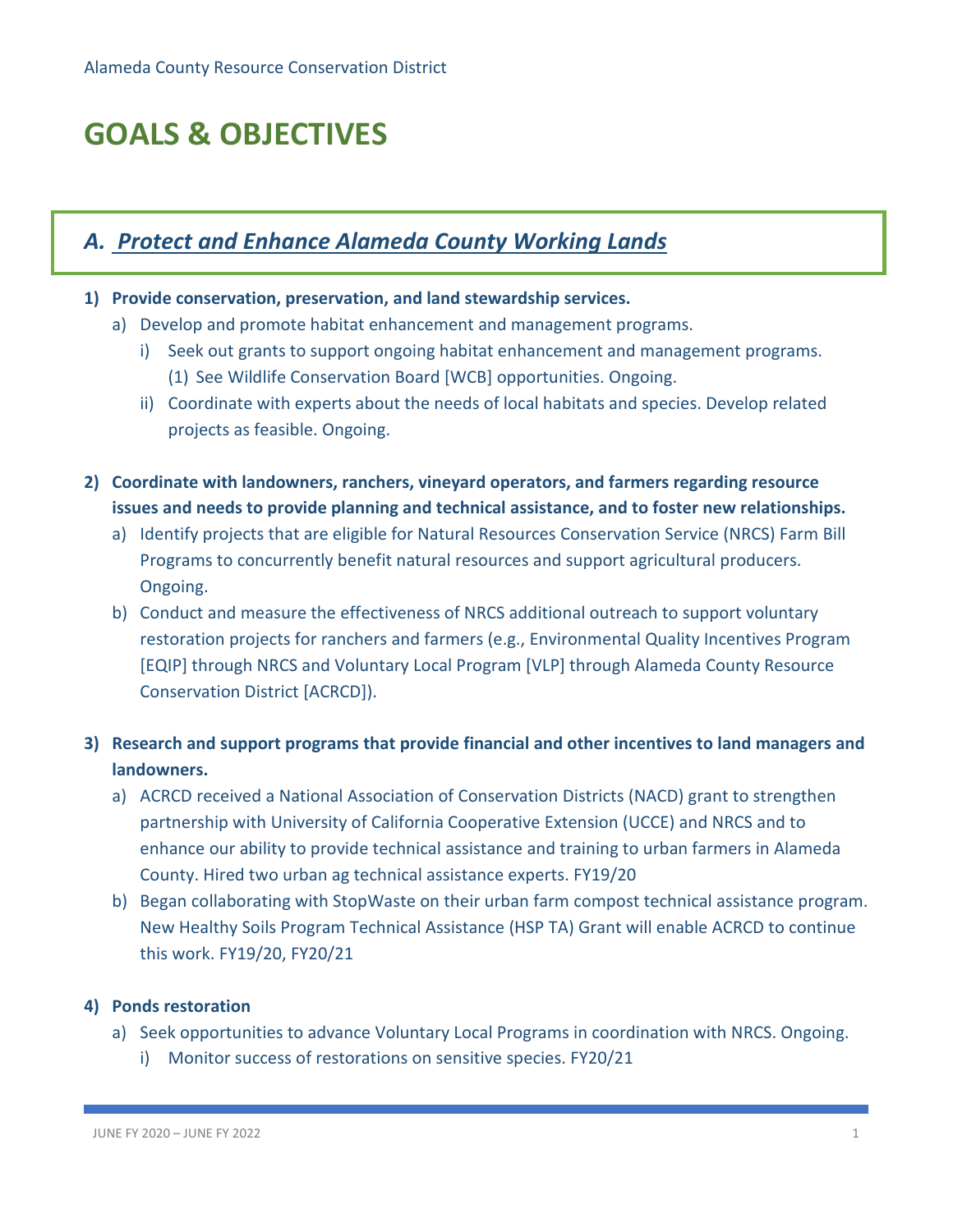#### **5) Restore native habitat.**

- a) Evaluate future restoration project potential and priority areas for coordination. Work with local partner agencies on priority action areas. (CA F&W, etc.) FY19/20, FY20/21
	- i) Oak woodlands
	- ii) Riparian areas
	- iii) Springtown restoration focused event canceled due to COVID-19.
	- iv) Conduct mussels research. Implement monitoring and restoration/reintroduction of freshwater mussels in Alameda Creek with partners from Alameda Creek Fisheries Restoration Workgroup. FY20/21

#### **6) Enhance and expand Rangeland Management Program to additional agencies.**

- a) Advance rangeland resilience and sustainability programs. FY20/21
- b) Rangeland monitoring and management (Research, analysis, and recommendations). FY20/21
- c) Develop and implement San Francisco Public Utilities Commission (SFPUC) rangeland monitoring program with LD Ford Rangeland Consultants. FY19/20, FY20/21
- d) Continue Residual Dry Matter (RDM) monitoring for Zone 7 Water Agency's Lake Del Valle property. FY19/20, FY20/21

#### **7) Livestock management**

- a) Stock-water, ponds, restoration, and additional water plough infrastructure. FY19/20, FY20/21 i) Funding from Prop 1 State Coastal Conservancy.
- b) Livestock fencing. FY19/20, FY20/21
- c) Livestock grazing and browsing best practices identification. FY20/21
- d) Identify best practices for integrating a variety of species for rangeland management/fuel reduction purposes. FY19/20, FY20/21
- **8) Manage working lands for wildlife, wildfire hazard reduction, water quality/quantity, biodiversity, and sustainability.**
	- a) Stream erosion control and flow enhancement. FY19/20, FY20/21
		- i) City of Livermore Stream Maintenance Program.
		- ii) Coastal Conservancy Fire Planning Grant Implementation. FY19/20, FY20/21
	- b) Restoration of riparian habitat. See WCB grants. FY20/21
	- c) Reduce pressure on stock water through increased infrastructure development. FY19/20, FY20/21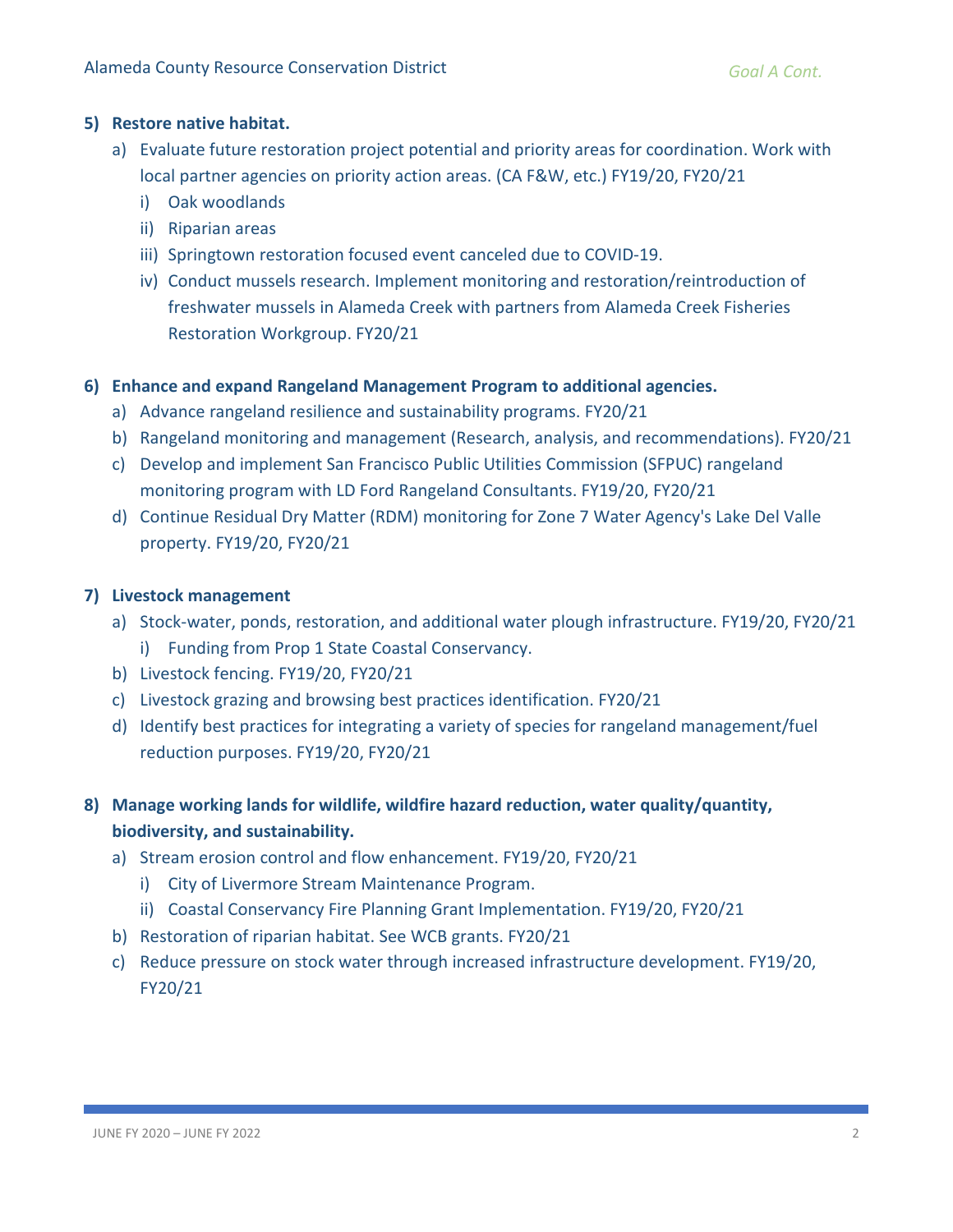### **9) Agriculture**

- a) Urban and Rural Agriculture
	- i) Seek new sources of funding to continue our urban agriculture programs. HSP TA grant will help provide carbon farming support to urban farms from RCD staff.
	- ii) Coordinate with NRCS on how Conservation Stewardship Program may be relevant to urban farms.
- b) Support urban farming through mini-grant program and/or collaboration with partners. Identify and/or revisit long term efficacy of mini-grants, refine program and identify new funding.
	- i) Obtained NACD grant that supported three mini-grants outside the Alameda County Flood Control District (ACFCD) area to provided match for the program. The 2019/2020 mini-grant program funded six projects in the AC Flood Control District and WCD boundaries. FY19/20
	- ii) Seek new funding. FY 20/21
- c) Promote local agriculture/rancher/vineyard viability and sustainability.
	- i) Invited by LAFCO to apply for Department of Conservation SALC grant for agriculture preservation. Presently in discussions. FY19/20
- d) Sunol Ag Park
	- i) Educate Ag Park farmers on current best management practices.
	- ii) Recruited for and hired new Sustainable Ag Spec. at RCD in 2019
	- iii) Ag Park Management Plan in process of being updated.
	- iv) Coordinate with Ag Park Teachers to enhance curriculum with carbon farming / climatesmart agriculture elements. FY20/21
	- v) Coordinate with SFPUC on future of Education Program vis a vis planned education program at the Alameda Creek Watershed Center. FY20/21
- e) Enhance and Identify the Viability of Agriculture in the region through preservation of agricultural lands in Alameda County.
	- i) Support implementation of conservation BMPs on urban and peri-urban agriculture through technical assistance and on-the-ground implementation. Pursue funding sources to support.
		- (1) NACD grant provided support enabling the hiring of 2 urban ag technical assistance providers who will assist at least 8 growers total with irrigation, rain catchment and composting. FY19/20
		- (2) Continue to pursue funding to expand our urban agriculture program. FY20/21
	- ii) Continue to include support of conservation practice installation (hedgerows, filter strips, etc.) on ranches and farms (i.e., Urban Farms and other new partners identified).
		- (1) NACD grant and urban farms mini-grant program are helping to expand our capacity; the new Coastal Conservancy Climate Ready Grant (CRG) that supports carbon farming in row crops and vineyards will also support hedgerow and other conservation practice installation. The SCC CRG will also support additional signage at the Ag Park. FY19/20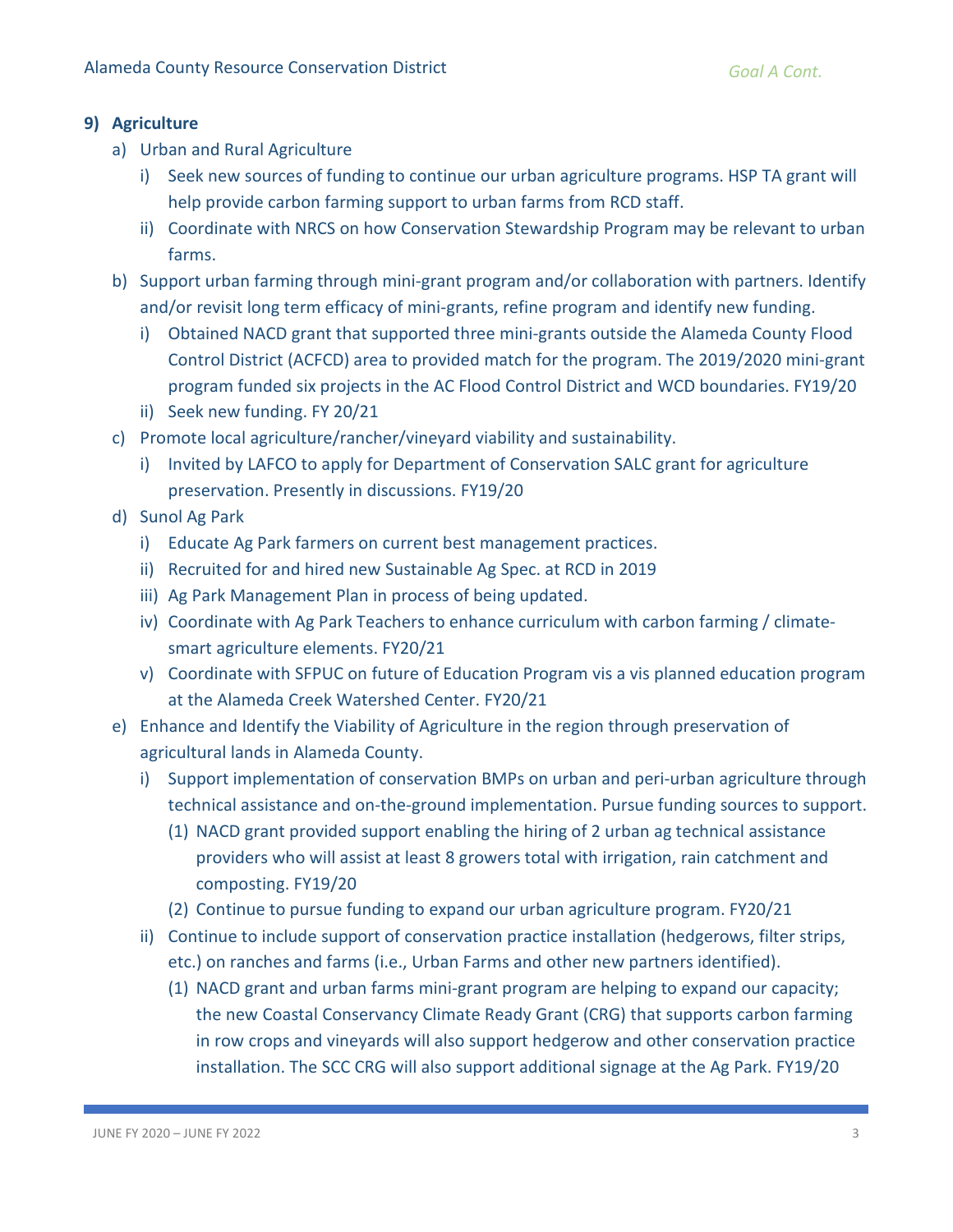(2) Continue working on procuring ag grant and SCC CRG programs to increase installation of beneficial conservation practices on multiple farms. FY20/21

#### **10) Ecosystem services**

- a) Continue ACRCD facilitation of ecosystem services committee meetings.
- b) Identify working lands ecosystem services. If feasible, develop recommendations about associated monetary renumeration for ranchers/farmers.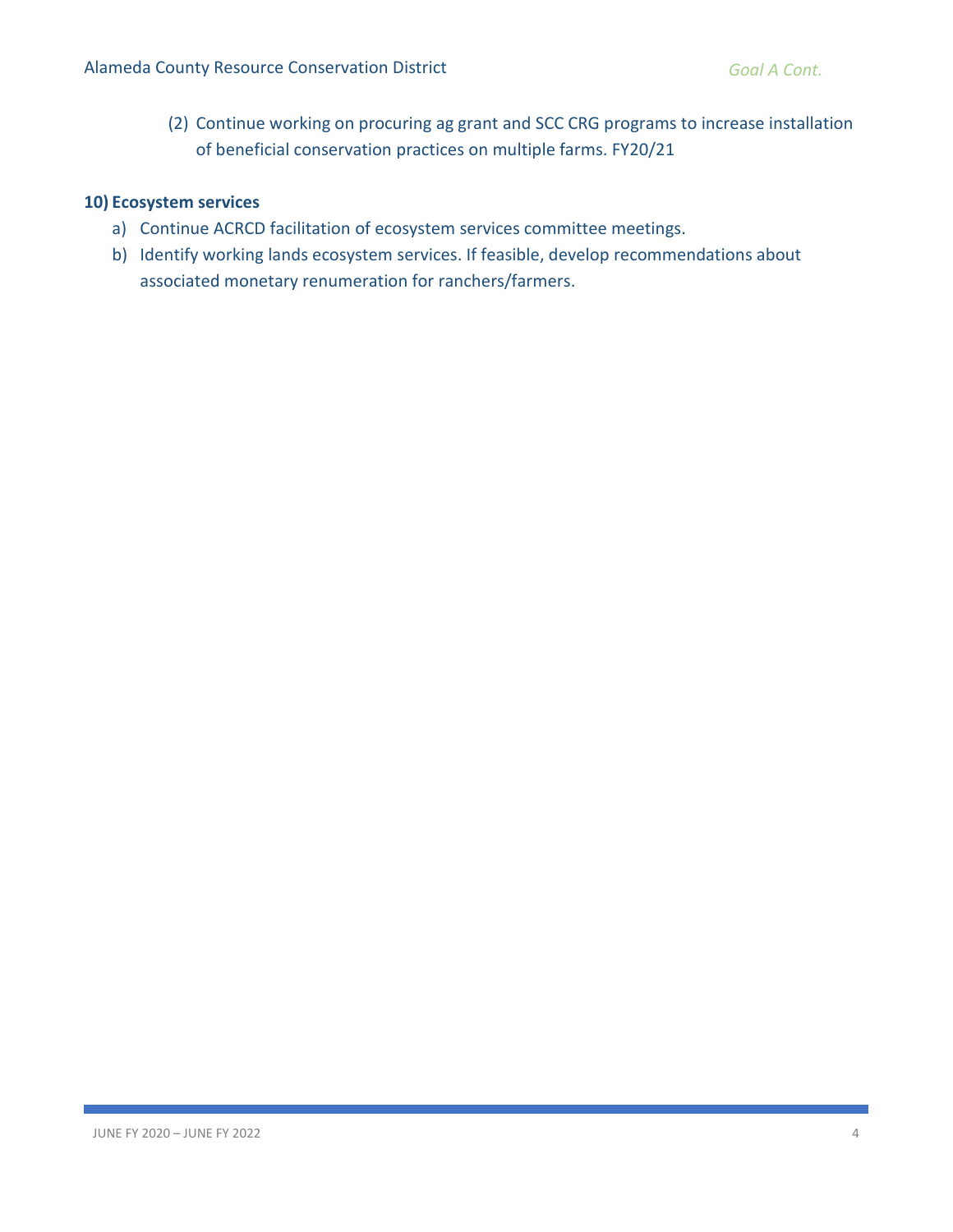## *B. Provide Education and Outreach*

- **1) Conduct educational events and natural resources/agricultural workshops for public and private landowners and land managers.**
	- a) Update and offer another Ranching workshop. FY20/21
- **2) Develop multi-faceted education programs for professionals (see Attachment A for list of potential workshops**
	- a) Contact Ca Fish & Wildlife to discuss potential for collaborative development of San Juaquin Kit Fox workshops. FY20/21
	- b) Consider ACRCD biologist development of Alameda Whipsnake workshop. FY20/21
	- c) Both workshops could be developed virtually if necessary.
- **3) Develop and provide programs and materials that engage youth and community members.**
	- a) *See Attachment A* list of potential virtual, classroom, and field-based education programs.
	- b) Completed managing City of Livermore Civic Spark Fellows to develop public outreach materials focusing on water resources and stream stewardship.
	- c) Provide programs that engage youth and community members in on-the-ground watershed stewardship activities to improve watershed health.
		- i) Due to the onset of COVID-19, all in-person educational events were cancelled. Re-schedule to FY 20/21.
	- d) Events held:
		- i) Coastal Cleanup Day, MLK Day of Service, and Earth Day volunteer events planned for FY2020.
			- (1) Coastal Cleanup Day event in Castro Valley was very successful with 44 volunteers.
			- (2) Earth Team cleanup events were held along the San Lorenzo Creek Bay Trail for MLK Day of Service (2020).
		- ii) Palomares Watershed Education program. Cancelled FY19/20.
		- iii) All youth and community education programs that the ACRCD has the resources to develop will be held virtually due to COVID-19 in FY19/20.
- **4) Increase public awareness of the ecosystem benefits provided by range and working lands.**
	- a) Began developing a carbon farming factsheet through the DWR grant proposal. Developed a carbon farming page for the ACRCD website. FY19/20
	- b) Develop carbon farming factsheet. Coordinate with UCCE rangeland resource web portal. FY20/21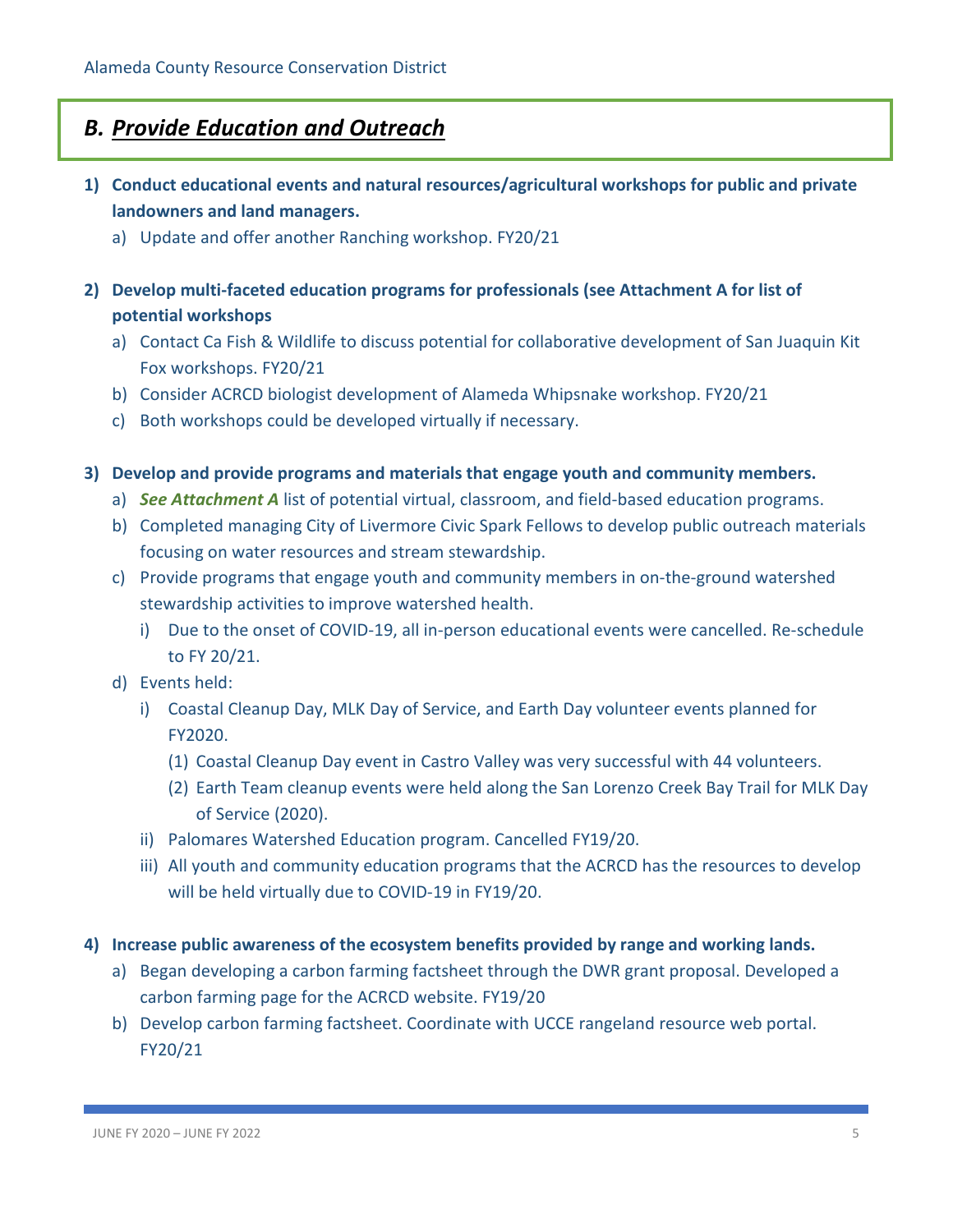- **5) Collaborate with partners to provide information locally and regionally on watershed health and stormwater pollution prevention.**
	- a) Develop and maintain website, annual conference, spring symposium, e-newsletter for Alameda Creek Watershed (ACW) Forum. FY19/20
	- b) Prepare display and handout materials for and conduct approximately 15 Clean Water Program Outreach events a year. FY19/20
	- c) All remaining events planned for FY 19/20 cancelled.
	- d) Events planned for FY 20/21 Alameda County Fair, Fall and Spring Alameda County Home and Garden Shows, Ashland FamFest, Castro Valley Fall Festival, Science in the Park, Sunol Wildflower Festival, and 3 Earth Day events.
	- e) Develop and maintain website, annual conference, spring symposium, e-newsletter for Alameda Creek Watershed Forum.
		- i) Continue to produce quarterly newsletter for ACW Forum. Evaluate website use, upgrades, etc. FY19/20 and 20/21
- **6) Identify and develop virtual educational programs for ACRCD website and hard-copy brochures.**
	- a) See list of educational programs identified to date on Attachment A.

#### **7) Website education programs expansion.**

- a) Monthly writing and posting of articles on ACRCD/NRCS programs/projects.
- b) Create virtual lesson plans/educational outreach materials.
	- i) Develop many programs focused on disadvantaged communities.
	- ii) PowerPoint presentations with photos and voice-over.
	- iii) For youth and adult audiences including programs in Spanish.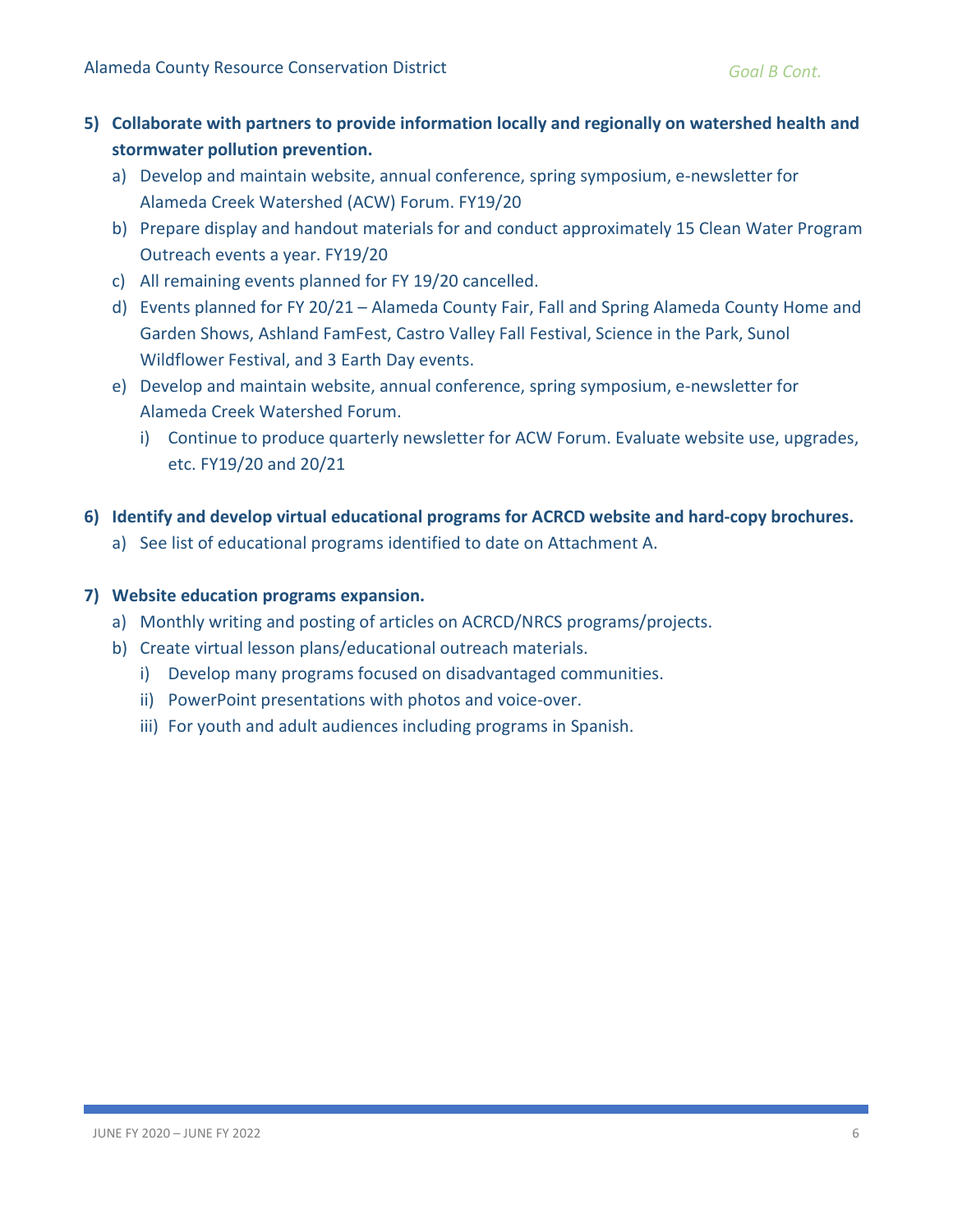## *C. Biodiversity*

- **1) Protect and enhance habitat and watershed health in urban and rural areas.**
	- a) Oak Woodland and riparian restoration. FY20/21 and Ongoing.
- **2) Ensure planning that preserves and provides for sustainability of native species of wildlife in identified areas.**
	- a) All native species including endangered/protected/threatened/special status species.
- **3) Preserve and sustain native plant species in identified areas.**

#### **4) Preserve native insect communities.**

- a) Butterflies
	- i) Monarchs
		- (1) Develop and Implement Monarch Engagement Species Program.
		- (2) Develop a hedgerow and pollinator garden tour. FY20/21
		- (3) Develop projects whose primary goal is to conserve or restore native pollinator habitat and that also provide measurable ecosystem services benefits. FY19/20
		- (4) Received Wildlife Conservation Board block grant for Milkweed enhancement on ranches, including technical assistance for planning on additional properties. FY19/20, FY20/21
		- (5) Coordinating Milkweed restoration EBRPD. FY20/21
		- (6) Plan a grassland butterfly symposium with SF Bay Area Wildlife Society. Likely to occur virtually.
- b) Native Bees
	- i) Restoration of native bees (Look into Native Bee Lab at Berkeley).

#### **5) Restore and preserve Urban and Rural Areas.**

- a) Watershed health
- b) Reduce Invasive Plant Species (Grasses).
	- i) Develop invasive plant eradication plan in coordination with NRCS to support City of Livermore SMP mitigation planting efforts.
	- ii) Arundo in riparian areas.

#### **6) Collaborate, plan and implement on-the-ground restoration and stewardship projects.**

a) Identify viticulture sustainability projects and implement. FY20/21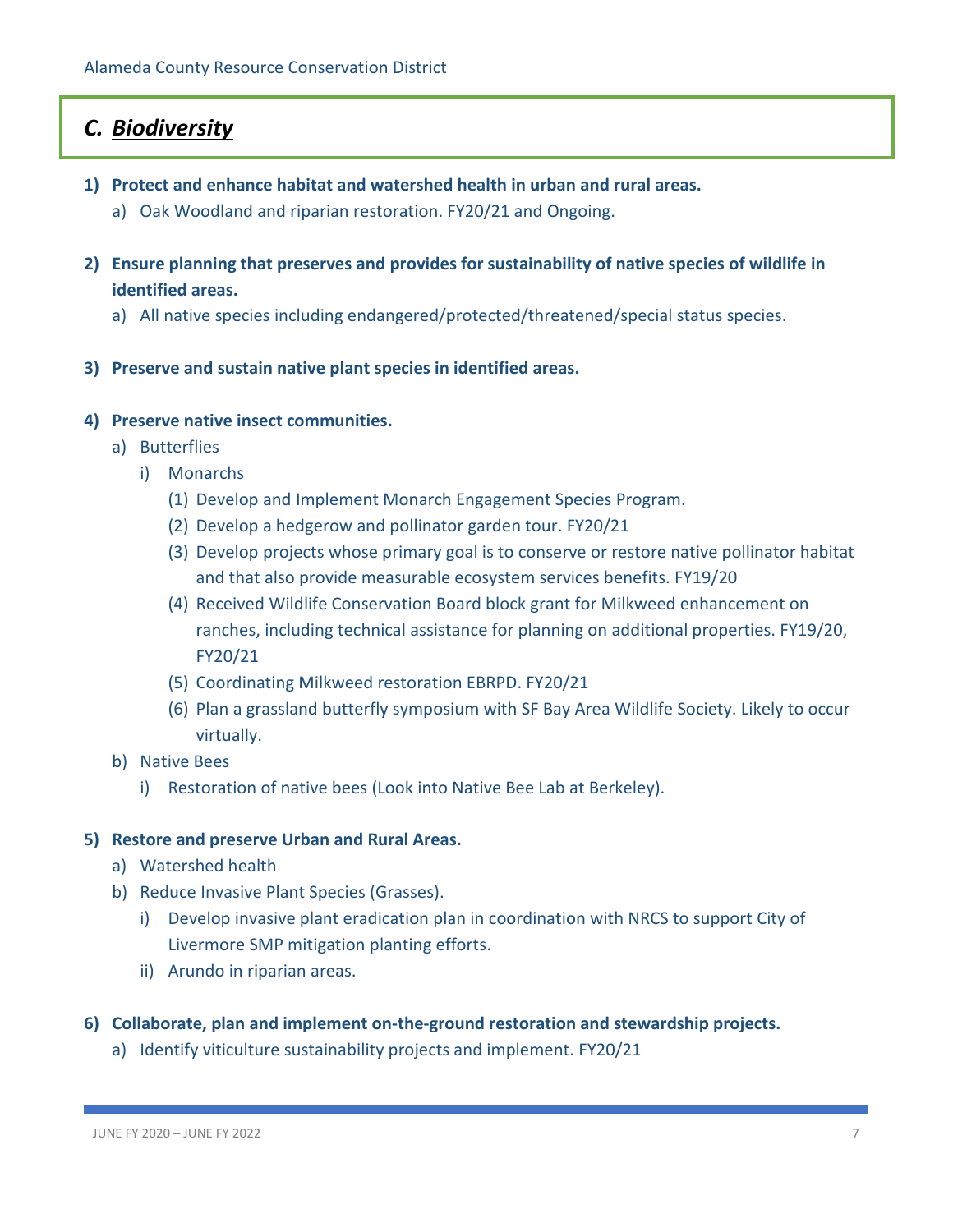- **7) Support programs that benefit populations of common and special status plant and animal species.**
	- a) San Joaquin Kit Fox. FY20/21
- **8) Support programs that approach management of natural resources on a watershed-wide and ecosystem basis, while respecting diverse landownership and stewardship practices.**
	- a) Develop projects with Upper Watershed Ecosystem Services benefits (SFPUC, ZONE 7, Contra Costa RCD) FY 20/21 and Ongoing.
	- b) Develop projects that provide tangible ecosystem services benefits to local lower watershed communities and document benefits. FY 20/21 and Ongoing.
	- c) Explore grant opportunities in Healthy Watersheds Programs. FY20/21 and Ongoing.
- **9) Collaborate with regulatory agencies and other organizations to reduce barriers to the implementation of voluntary conservation programs.**
	- a) Continue to enroll landowners in the ponds program's Voluntary Local Program to support onthe-ground voluntary conservation projects that have the potential for take of California Tiger Salamander (CTS) and/or California Red Legged Frog (CRLF).
		- i) Three Landowners enrolled in the VLP program FY19/20 and three for FY20/21.
		- ii) Safe Harbor Program inactive.
	- b) Voluntary local program expires in 2022 and will need to be reapplied for.
	- c) Continue to enroll landowners in the San Francisco Bay Regional Water Quality Control Board (RWQCB) General Order Waste Discharge Requirement permit to support on-the-ground voluntary conservation projects that have impacts to waters of the state.
		- i) Several landowners enrolled under the WDR in FY19.
		- ii) Will continue to enroll landowners in 2021.

#### **10) Wildlife Crossing/Contiguous Land Corridors**

- a) Multiple presentations on The Transportation Wildlife Corridor Initiative were given by Dr. Shilling and Boxer. Stakeholder group formed and meetings conducted with the Wildlife Conservation Board and the Altamont Landfill Open Space Committee (ALOSC). ALOSC requested Boxer/Shilling to submit a proposal for the funding of Wildlife Crossings and adjacent lands research off of I-580. \$62,000 was awarded for this research by the ALOSC in 2019. Shilling/Boxer are actively conducting wildlife research along east and westbound I-580 in the Altamont Pass area. FY19/20, FY20/21
- b) Continuation with UC Davis on wildlife crossings/corridor research, re-convening the stakeholder group and writing new applications for grant funding. FY 19/20 and 20/21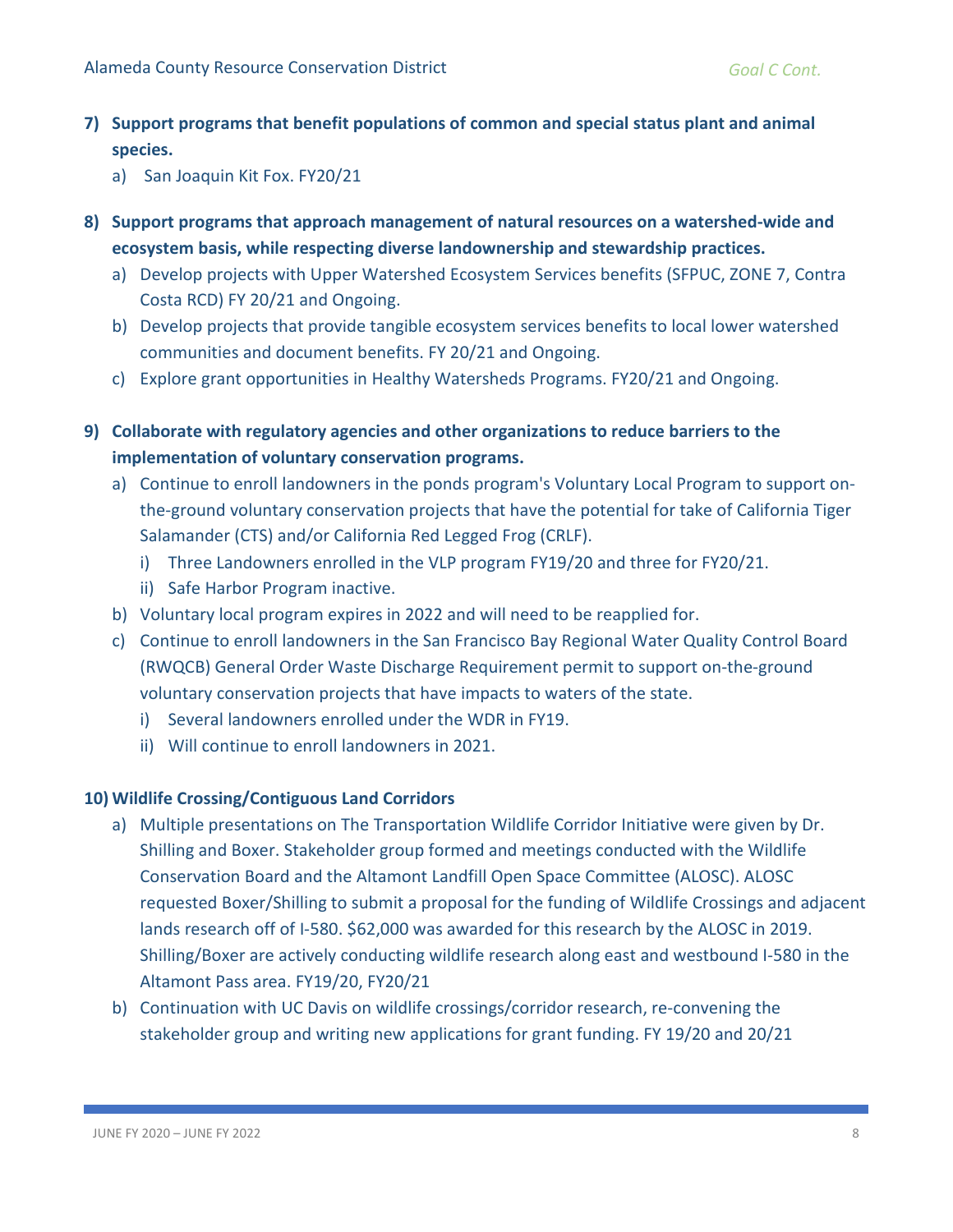## *D. Develop Marketing, Public Relations, and Partnership Activities*

- **1) Identify funding resources to plan and hold** *Day in the District* **events, once every 5 years.**
	- a) Consider sponsorship by Alameda County Board of Supervisors. FY21/22
- **2) Enhance ACRCD community visibility through clear and effective promotional materials.**
	- a) ACRCD bi-annual report developed. FY19/20
	- b) New bi-annual report to be developed. FY20/21
- **3) Enhance marketing of district through website and website links.**
	- a) Website redesigned and updated. FY19/20
	- b) Continue website update and enhancement including addition of linkages on ongoing basis. FY20/21
- **4) Continue to participate in and lead important collaborations, such as committees, meetings, workgroups, and conferences. Build partnerships that benefit local and regional resource and agricultural conservation activities.**
	- a) Joined Together Bay Area at request of other agencies. CEO participating in frequent discussions of legislative actions needed by assembly and senate.
	- b) ACRCD to join and attend Wildlife Society meeting, CARCD annual meeting, and other trainings and meetings as appropriate (e.g. Foothill yellow-legged frog, which was just listed).
	- c) Continue participation in other relevant watershed/species/habitat groups such as Alameda Creek Watershed Forum, Bay Area Open Space Council (BAOSC), BAWN, San Francisco Estuary Partnership (SFEP), Alameda/Contra Costa WMA, Alameda Creek Alliance, Alameda Creek Fisheries Workgroup, Friends of TESLA, Alameda County Ag Advisory Committee, CARCD, Upper Alameda Creek Watershed Partnership, Central Coast Rangeland Coalition, CA Rangeland Coalition, CA Rangelands Trust, Bay Area Agricultural Conservationists, local and state Audubon Society, Tri-Valley Conservancy, International Conference on Wildlife Ecology and Transportation, Friends of Springtown Preserve, UC Cooperative Extension, SFBJV, Alameda County Agricultural Advisory Committee, Arroyo de la Laguna Collaborative (ADLL), including Participation in California Rangeland Conservation Coalition (CRCC) annual summits and maintain annual sponsorship of CRCC. Ongoing.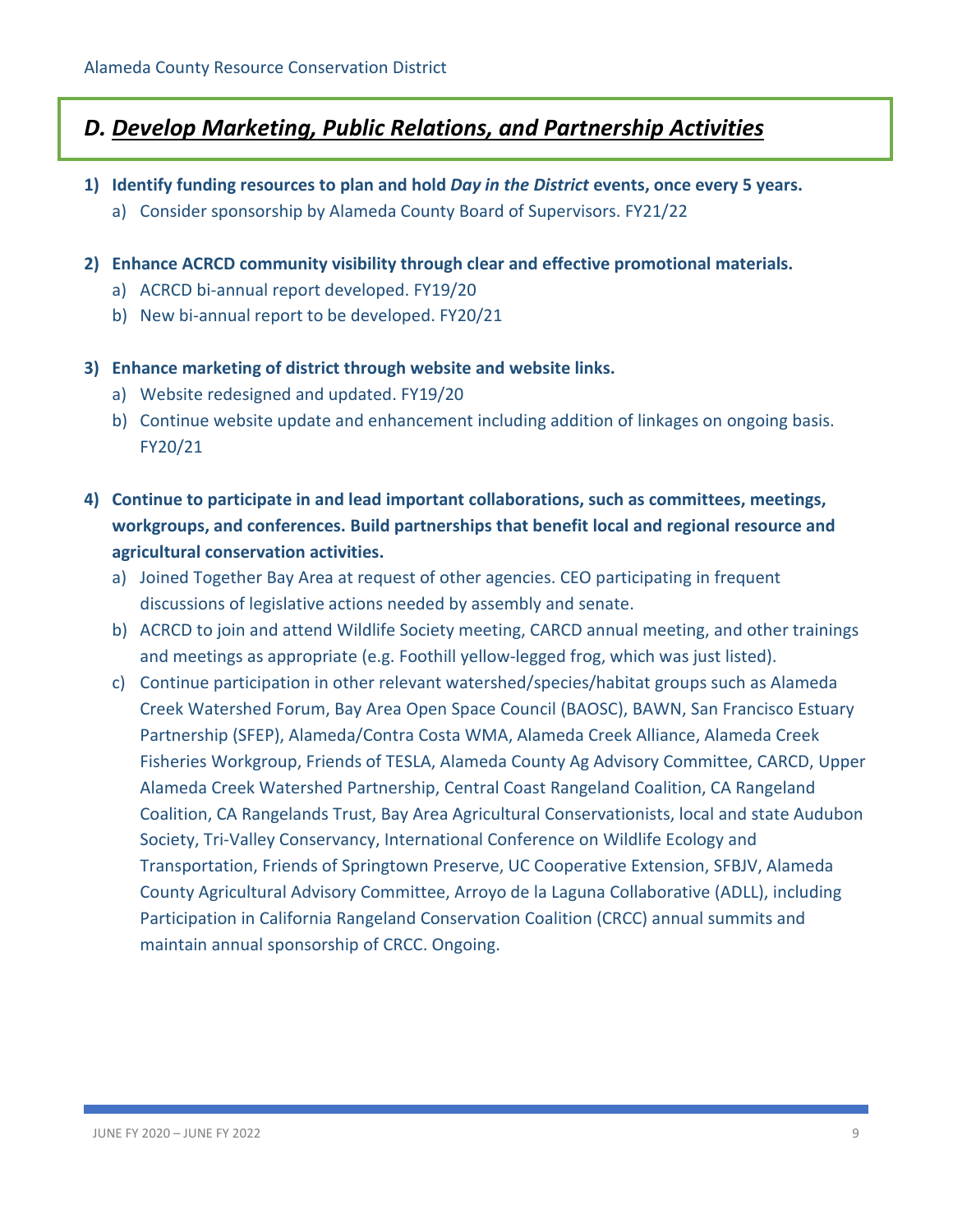## *E. Develop and Maintain Sustainable Funding*

- **1) Develop and implement an annual revenue development strategy to include local, state, federal, and private funding sources.**
	- a) Analyze grant and fee-for-service start and end dates every six months.
- **2) Strengthen financial sustainability by expanding the ACRCD's fee for service programs.**
	- a) Identify services of special interest.
	- b) Began developing fee-for-service opportunities with EBRPD and StopWaste. FY19/20
	- c) Expanded rangeland monitoring services for Zone 7 (Lake Del Valle property). FY19/20
	- d) New fee-for-service contracts pursued/secured such as with Zone 7 and East Bay Regional Parks District, City of Livermore (scope expanded and re-funded). New fee for services program for Rangeland Monitoring explored with East Bay Municipal Utility District. FY19/20
	- e) Ongoing Livermore SMP management and possibly new tasks including Mitigation Master Plan, Habitat Conservation Plan, and individual permitting assistance. FY19/20
	- f) Continue expanding our fee-for-service contracts to local partners. FY20/21
- **3) Continue excellent quality support for San Francisco Public Utilities Commission multiple Task Orders (Ongoing).**
- **4) Leverage public and private funding source as matches.**
	- a) Developed website donation option. FY19/20
	- b) Starting a sponsorship fundraising program. FY20/21
- **5) Evaluate opportunities to work on a regional or multi-agency basis as appropriate to create competitive programs for grant funding.**
	- a) Regional Carbon Farming Hub in development with goal of securing funds for regional coordinator to expand and improve carbon farming in the greater Bay Area. RCDs: Suisun, Solano, Contra Costa, Alameda, San Mateo, Guadalupe-Coyote, Loma Prieta, San Benito have written a plan and funding proposal for the GBACH, which the Carbon Cycle Institute is shopping for institutional funding. FY19/20
	- b) Grant proposals developed in partnership with CCRCD have been funded to include:
		- i) Water for Wildlife (Ponds) State Coastal Conservancy \$485,993 (split with CCRCD);
		- ii) Fire Mitigation & Planning State Coastal Conservancy \$400,000 (ACRCD \$200,000).
	- c) Continue working with neighboring RCDs on relevant programs and towards revenue development. FY20/21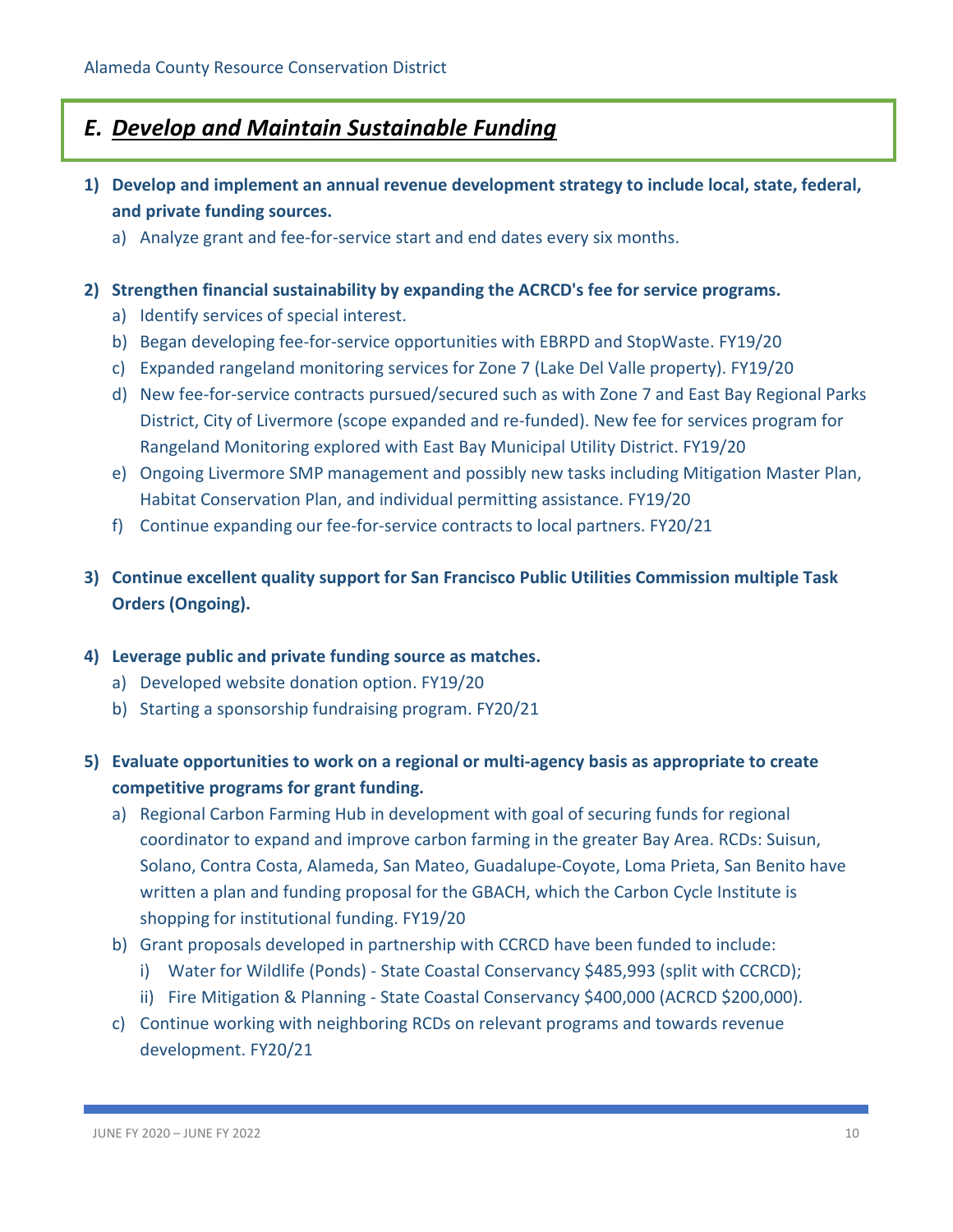## *F. Achieve Operations and Policy Excellence*

- **1) Identify and implement Best Practices in ACRCD programs and operations.**
	- a) Coordinate with species experts, agency staff and regional partners to ensure staff and the agency are up to date on current knowledge and conditions regarding local species and their habitat needs. Ensure baseline studies are completed as appropriate.
- **2) Continue to enhance ACRCD human resources program.**
	- a) Review and update existing job descriptions, responsibilities, and compensation. FYTBD
	- b) Reallocate \$10K for HR Consultant to support this effort. FYTBD
- **3) Continue to identify opportunities to maintain and strengthen the Alameda County Conservation Partnership.**
	- a) Continue to develop appropriate projects and funding sources.
- **4) Hire and train staff as needed to achieve grant and fee for service work.**
	- a) Develop ACRCD new staff orientation package/process. FY20/21
- **5) Support Board of Directors' education and participation in development opportunities.**
	- a) Develop ACRCD potential new Board members orientation package. FY19/20
- **6) Identify and develop Board and Associate Board Members.**
	- a) Continuously in process by CEO and active Board Members. Ongoing.
- **7) Review bylaws every 2 years.** 
	- a) Bylaws review to be completed by 12/20.
- **8) Maintain balanced budget and reserve funds.** Ongoing.
- **9) Assess IT needs annually or as needed.** Ongoing.
- **10) Identify and supply resources and training that staff need to adequately and effectively implement job responsibilities.** Ongoing.
- **11) Continue updates to Employee Handbook, as needed. Continue integrating best management practices to ACRCD policy documents.** Ongoing.
- **12) Continue to evaluate options for employee retirement plan.**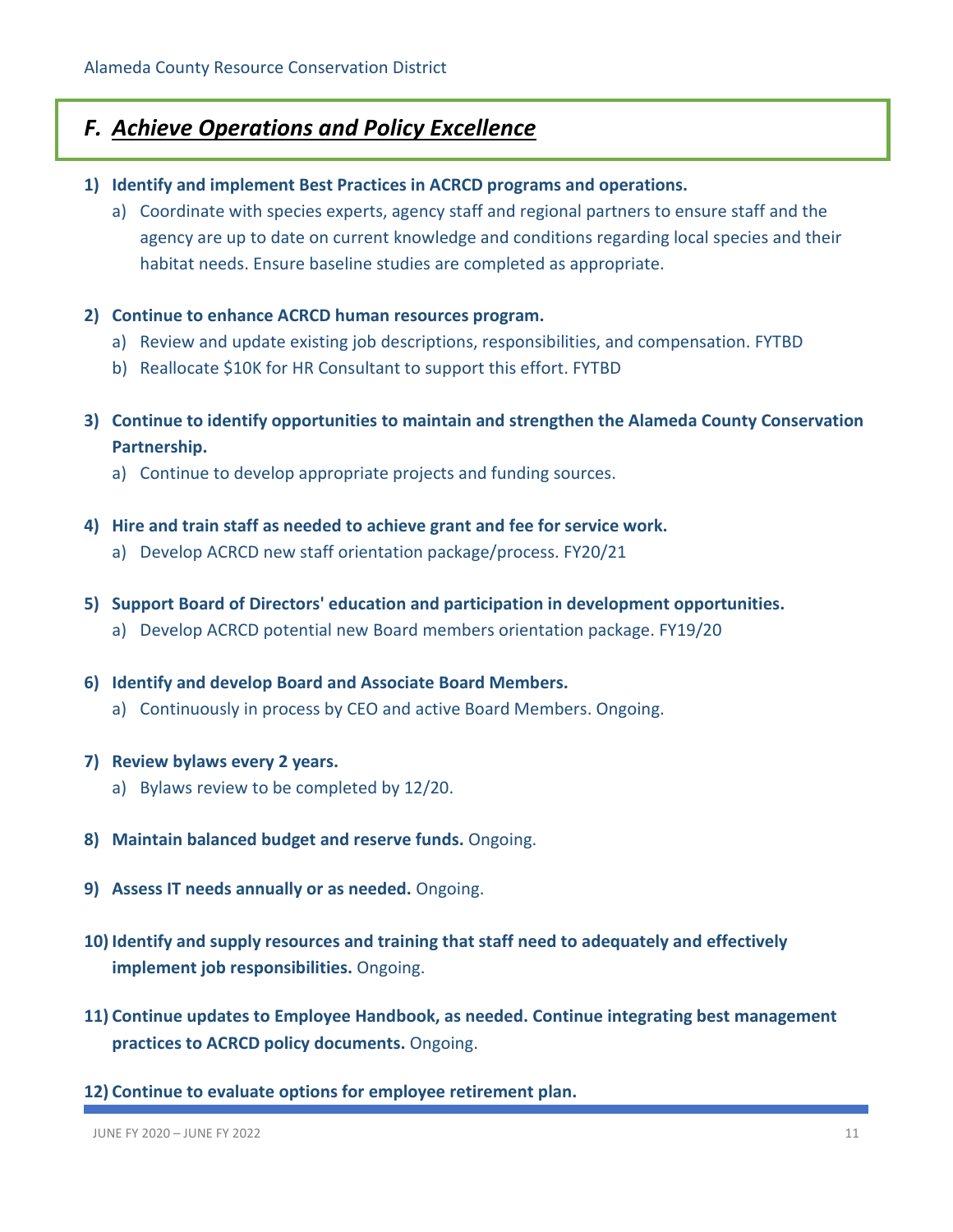## *G. Climate Change*

#### **1) Healthy soils program**

- a) Healthy soils demonstration grant (\$249,800) awarded to ACRCD to study the feasibility of applying compost to slopes on rangeland at StopWaste Altamont property. FY19/20
	- i) Applying compost to 20 acres on 2 ranches along with range-seeding, planting Milkweed, and riparian restoration on 2 properties. (Received 2019 HSP Technical Assistance grant)

#### **2) Carbon sequestration and carbon farming**

- a) Develop and conduct field workshop with Ag producers, decision makers, planners, and public on carbon farm plan project and compost addition with StopWaste.
- b) Develop carbon farm plans for 2 vineyards and 1 row crop farm. Infuse Sunol Ag Park Mgmt Plan and Education Program curriculum with carbon farm elements. Finalize 2 rangeland carbon farm plans. FY19/20
- c) Secured funding from CCI to collaborate with neighboring RCDs to plan a Regional Carbon Farm Hub: Suisun, Solano, Contra Costa, Alameda, San Mateo, Guadalupe-Coyote, Loma Prieta, San Benito RCDs. Plan will be completed in late 2019 or early 2020.
- d) Planning to add compost on up to 90 acres at the StopWaste property and begin installation of other carbon farming practices where CFPs have been developed. FY20/21
- e) Establish Regional Carbon Farm Hub pending funding (revenue development supported by CCI) FY 19/20, FY20/21
- f) Implement additional Carbon Farming projects. TBD.
- g) Partner with StopWaste's compost assistance program to provide technical assistance to urban farmers around carbon farming techniques though our 2019 HSP TA grant (runs for 3 years).

### **3) Fire mitigation programs including projects supporting resiliency to wildfires and forest management and restoration through natural resources protections.**

- a) Lead development of regional fire mitigation plan in coordination with Contra Costa RCD.
- b) Planning, Mitigation, Response, Restoration
- c) Fire Hazard Reduction through Rangeland Management and Sustainability practices.

#### **4) Water Management**

- a) Pond restoration
	- i) Continue to support the Livestock Ponds Initiative and conduct ongoing pond restoration projects.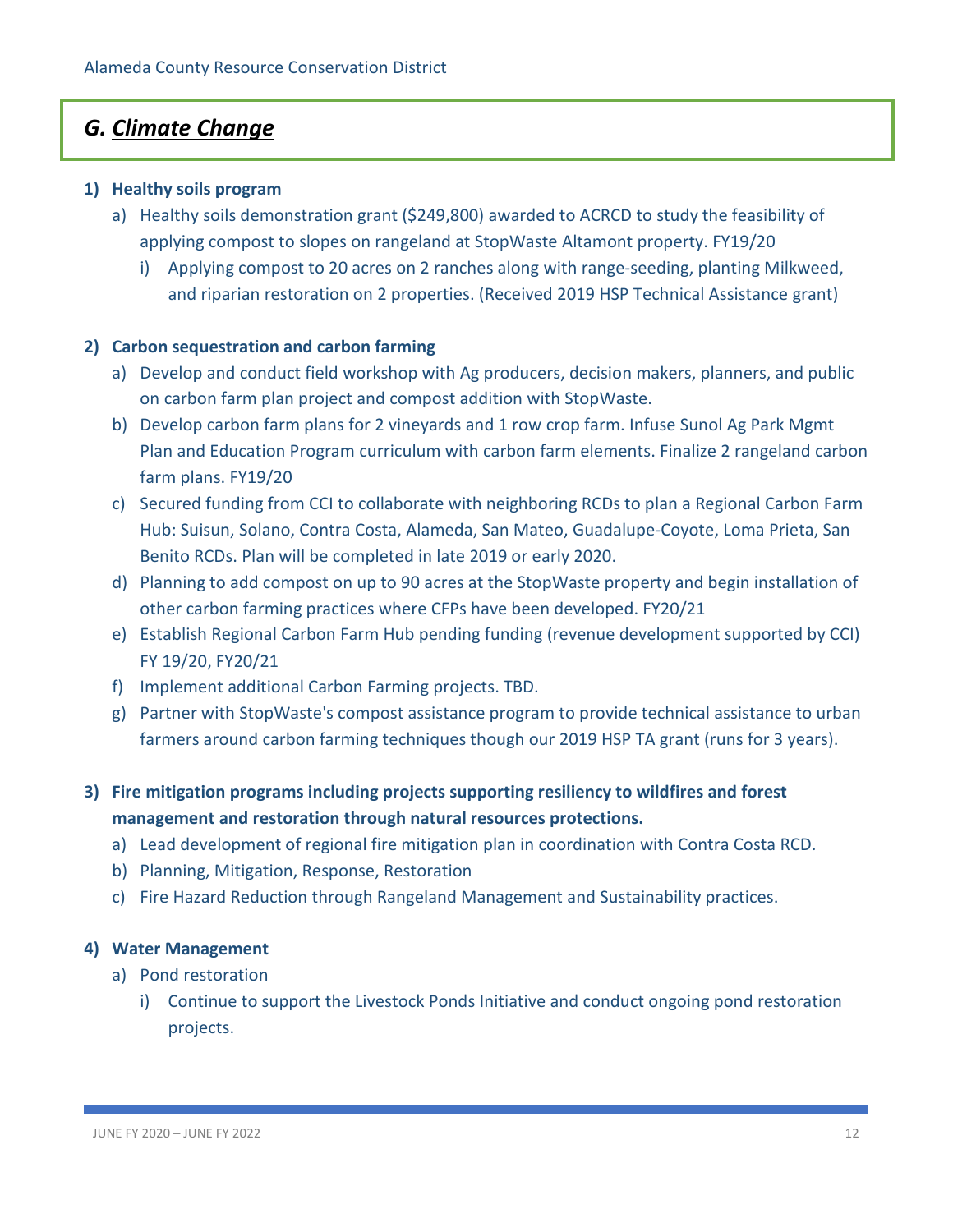- (1) New Coastal Conservancy Prop 1 "Water for Wildlife" grant. ACRCD/CCRCD received funding for Ponds program in both Alameda and Contra Costa counties. FY19/20, FY20/21
- (2) 3 ponds at Mission Peak Park (EBRPD) and 1 Pleasanton Ridge Park (EBRPD) implemented. A pair of Rangeland Resilience (SFPUC) ponds were repaired after last year's installation due to erosion. FY19/20
- (3) Advertise wildlife friendly ponds program and implement new pond and stock water projects. Implement pond and livestock water projects in collaboration with CCRCD via new grant. FY20/21
- (4) Ornellas pond project was implemented; high rainfall led to some slides in dam which are currently being repaired with support of SFPUC and NRCS. Repairs completed on Ornellas Pond slides. FY19/20
- b) Stream restoration, erosion control, and water quality
	- i) Ongoing volunteer-based restoration activities along Livermore water courses. FY19/20, FY20/21
	- ii) Installed low flow channel plantings to be installed by student volunteers along Arroyo las Positas in Springtown. Stream specialist planning and providing seedlings for Las Positas College botany club in collaboration with Living Arroyos. FY19/20
	- iii) Continue ongoing Livermore SMP restoration site, invasive plant management, and monitoring to meet success criteria permit requirements.
	- iv) Continue to represent the ACFC&WCD and Unincorporated Area County in the Countywide Clean Water Public Information and Participation Committee along with 15 member agencies and participate in work groups. Manage the CWP outreach programs for the ACFC & WCD and County. FY19/20, FY20/21
	- v) Develop large-scale sediment and invasive plant project at Los Positas gold course. FY20/21
	- vi) Coastal Cleanup Day planning to change into Coastal Cleanup Month with safe distance protocols. FY20/21
	- vii) MLK Day of Service and Earth Day volunteer events planned for FY20/21.
	- viii)Continue to represent the ACFC&WCD and Unincorporated Area County in the Countywide Clean Water Public Information and Participation Committee along with 15 member agencies and participate in work groups. Manage the CWP outreach programs for the ACFC&WCD and County. FY20/21
	- ix) Continue management of City of Livermore Stream Maintenance Program mitigation sites.
		- (1) Develop and implement Livermore habitat conservation plan.
		- (2) Stonybrook Creek Restoration Project complete in 2016/17 and monitor for 5 years post construction. Continued monitoring and reporting. FY 19/20, FY 20/21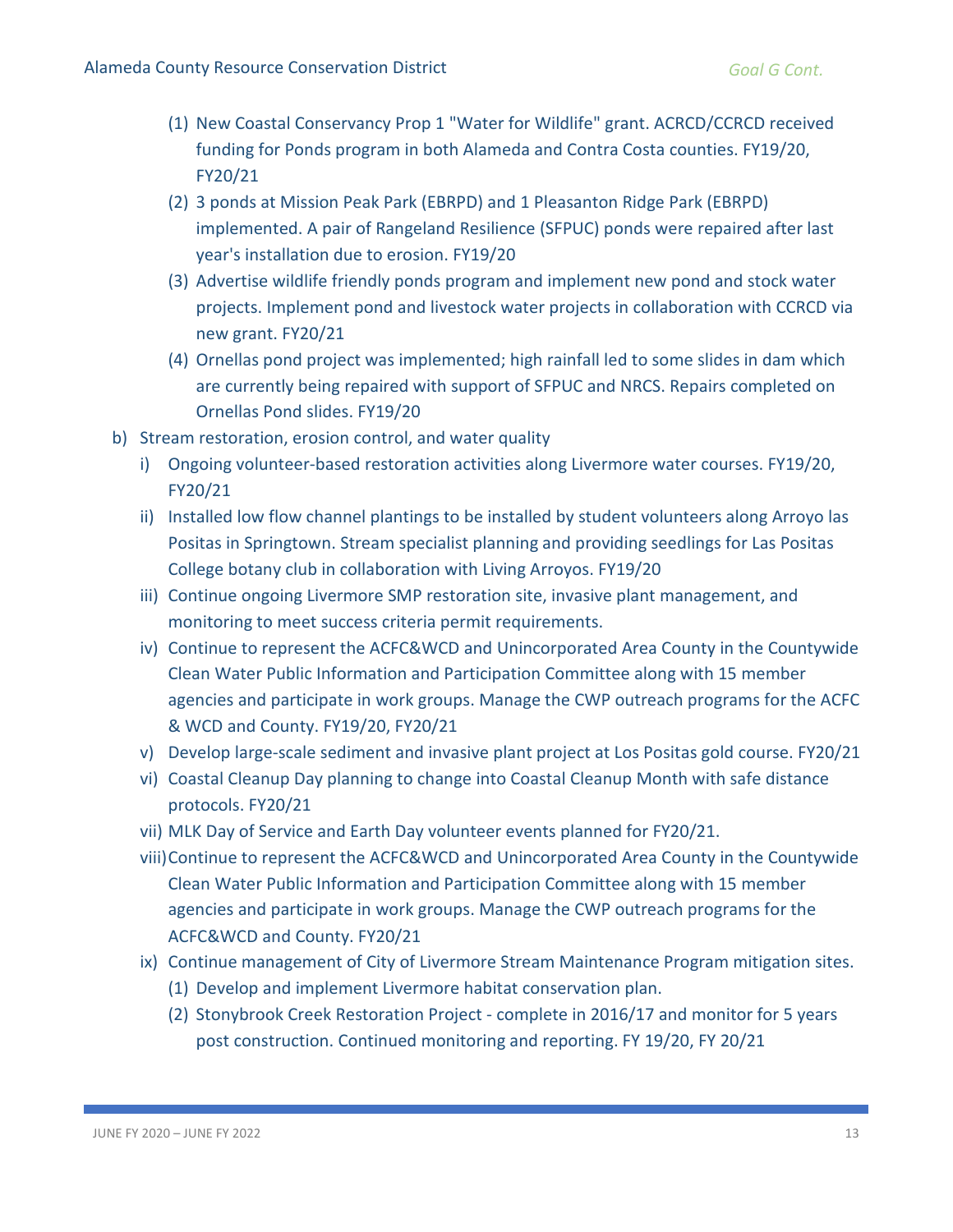- x) Arroyo de la Laguna Restoration Projects (Arroyo 1, Arroyo 2, Verona Bridge, Zone 7 North of Verona Bridge). Installation complete. Monitor and implement remedial actions as needed for duration of permits. Continued monitoring and reporting. FY19/20, FY20/21
- c) Watershed
	- i) Developed and implemented first county-wide Watershed Symposium for Alameda County.
	- ii) Coordinated with local partners, Alameda County Flood Control/Public works, and others, to organize and hold the annual State of the Watershed conference. FY19/20